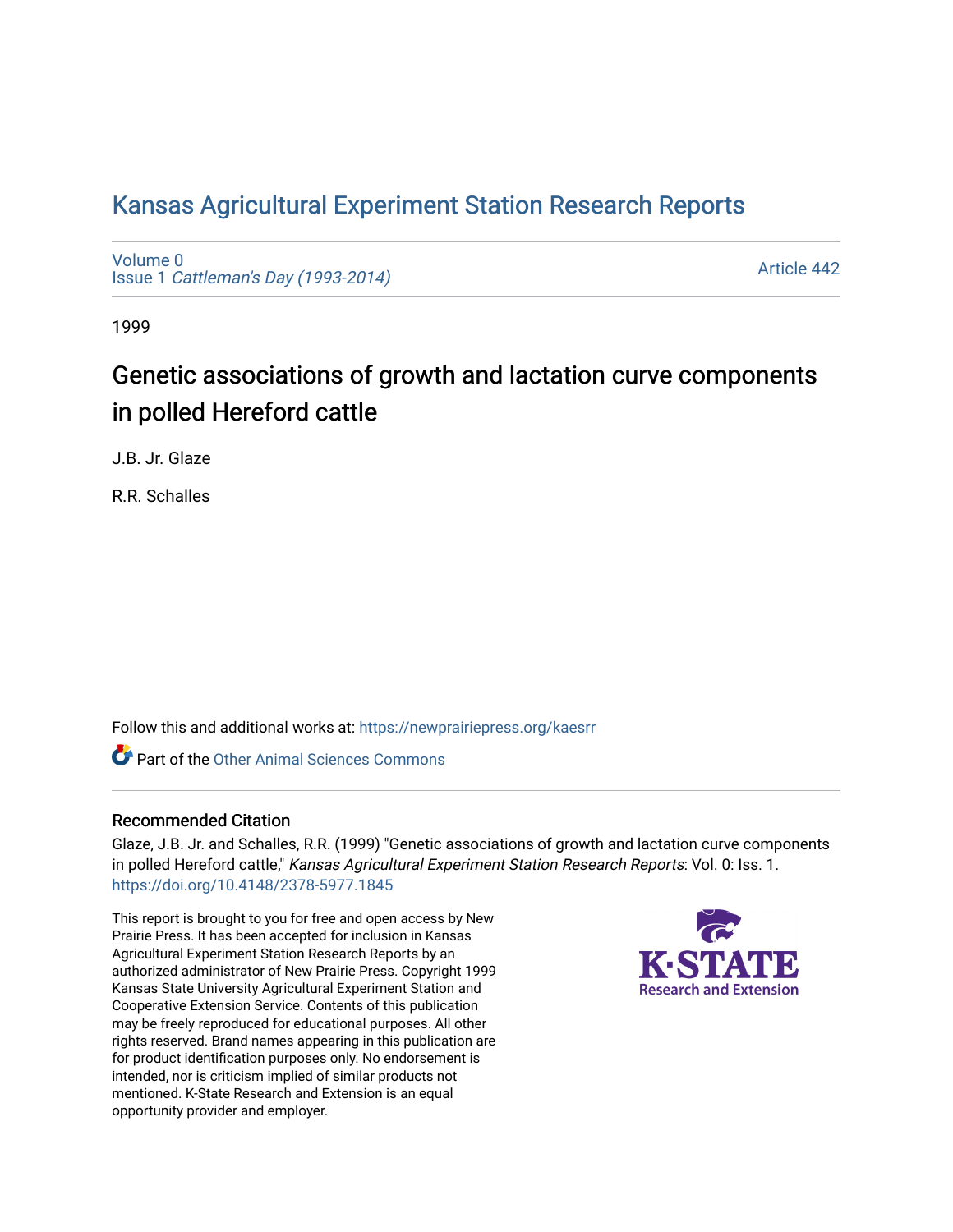### Genetic associations of growth and lactation curve components in polled Hereford cattle

#### **Abstract**

Weight and milk production records of Polled Hereford cows born from 1967 to 1979 were used to fit growth and lactation curves. A multiple-trait, derivative-free, restricted maximum likelihood (MTDFREML) procedure, utilizing a full animal model, was used to estimate variances and covariances for the components of the growth and lactation curves. For the growth curve, W=A+B(1-e-kt) components A, B, and k each had moderate to high heritabilities ranging from .35 to .72. The genetic correlation between growth curve components A and B was positive (.42), whereas the genetic correlations between A and K (-.34) and between B and K (-.74) were negative. In the lactation curve, Yn=n/(aekm) heritabilities of components k and a were .15 and .40, respectively. The genetic correlation between these lactation curve components was -.78.

#### Keywords

Cattlemen's Day, 1999; Kansas Agricultural Experiment Station contribution; no. 99-339-S; Report of progress (Kansas State University. Agricultural Experiment Station and Cooperative Extension Service); 831; Beef; Growth curve; Lactation curve; Heritability; Genetic correlation; Polled Hereford

#### Creative Commons License



This work is licensed under a [Creative Commons Attribution 4.0 License](https://creativecommons.org/licenses/by/4.0/).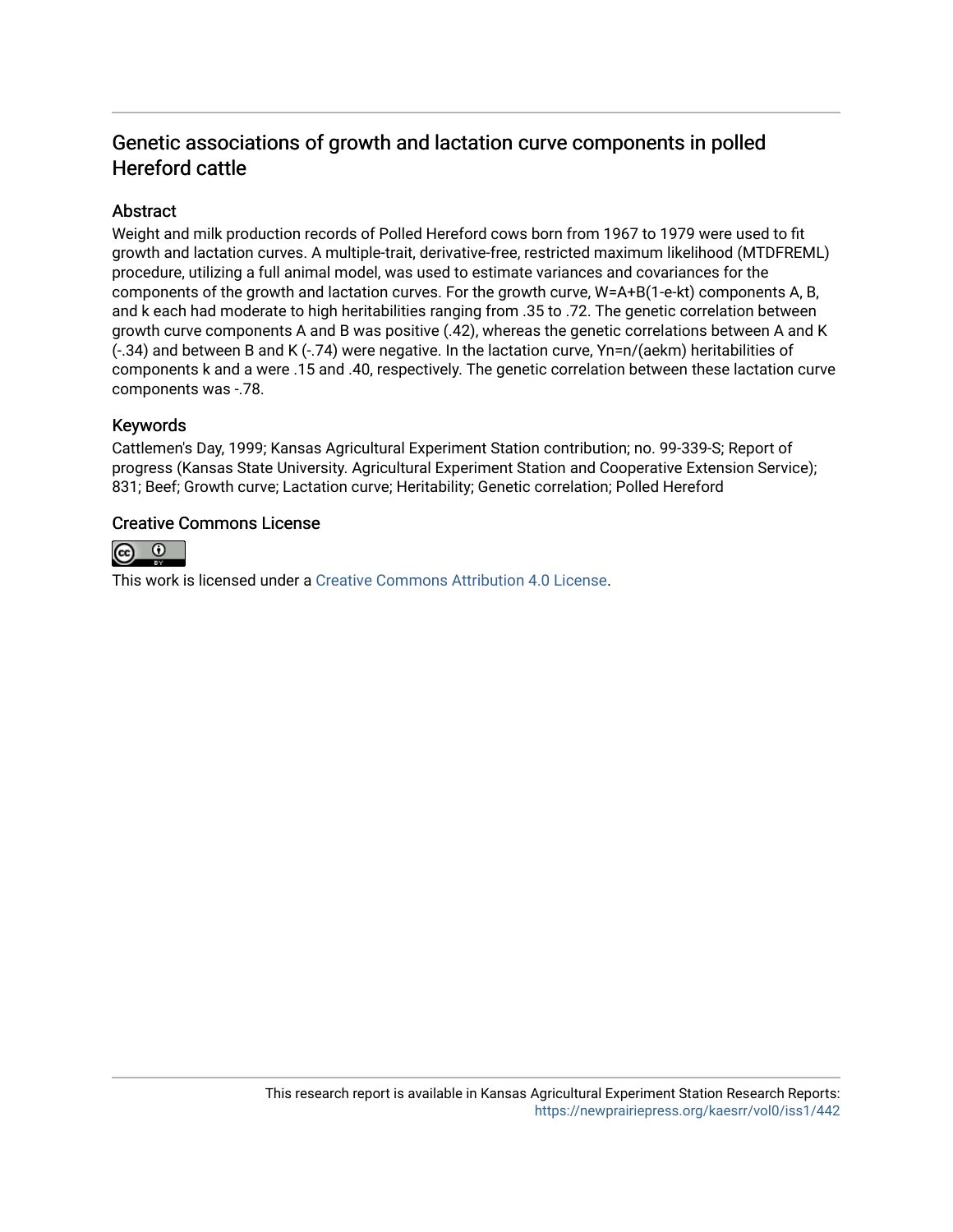#### **GENETIC ASSOCIATIONS OF GROWTH AND LACTATION CURVE COMPONENTS IN POLLED HEREFORD CATTLE**

*J. B. Glaze, Jr. 1 and R. R. Schalles*

#### **Summary**

Weight and milk production records of Polled Hereford cows born from 1967 to 1979 were used to fit growth and lactation curves. A multiple-trait, derivative-free, restricted maximum likelihood (MTDFREML) procedure, utilizing a full animal model, was used to estimate variances and covariances for the components of the growth and lactation curves. For the growth curve,

$$
W=A+B(1-e^{kt})
$$

components A, B, and k each had moderate to high heritabilities ranging from .35 to .72. The genetic correlation between growth curve components A and B was positive (.42), whereas the genetic correlations between A and  $K$  (-.34) and between B and K (-.74) were negative. In the lactation curve,

$$
Yn = n/(ae^{km})
$$

heritabilities of components k and a were .15 and .40, respectively. The genetic correlation between these lactation curve components was -.78.

(Key Words: Growth Curve, Lactation Curve, Heritability, Genetic Correlation, Polled Hereford.)

#### **Introduction**

Growth improvement is an emphasis of most breeding programs. Mathematical components of growth curves provide a means to evaluate various aspects of animal

growth. Milk production has a major influence on calf weaning weights. The ability to predict milk production can be useful in improving calf weaning weight and matching cows to various environments. Total milk production per lactation can be predicted by inputting daily milk records into lactation curves. The purpose of this study was to estimate the heritabilities and genetic correlations of growth curve and lactation curve components.

#### **Experimental Procedures**

Beginning in 1967, a study was initiated to examine the effects of selection for improved feed conversion. At the start of the 1971 breeding season, cows were assigned randomly to either the selection or control herd. Lifetime records (monthly weights and heights) were recorded on females born in both herds. Cows that attained the age of 10 years while in the herds and had complete monthly weight and height records from ages 5 to 10 were used to estimate mature weight and mature height. Average weight and average height over the 5 year period were considered to be mature weight and mature height. Monthly cow weights were used to fit a growth curve. The three parameter function,

$$
W_t = A + B(1 - e^{-kt}),
$$

where  $W_t$  = weight at time t,  $A$  = weight at time zero,  $B =$  gain from time zero to infinity,  $e =$ base of natural logarithms,  $k =$  function of the rate of growth, and  $t = time$ , pro-

<sup>1</sup>University of Vermont Extension, White River Junction, VT 05001.